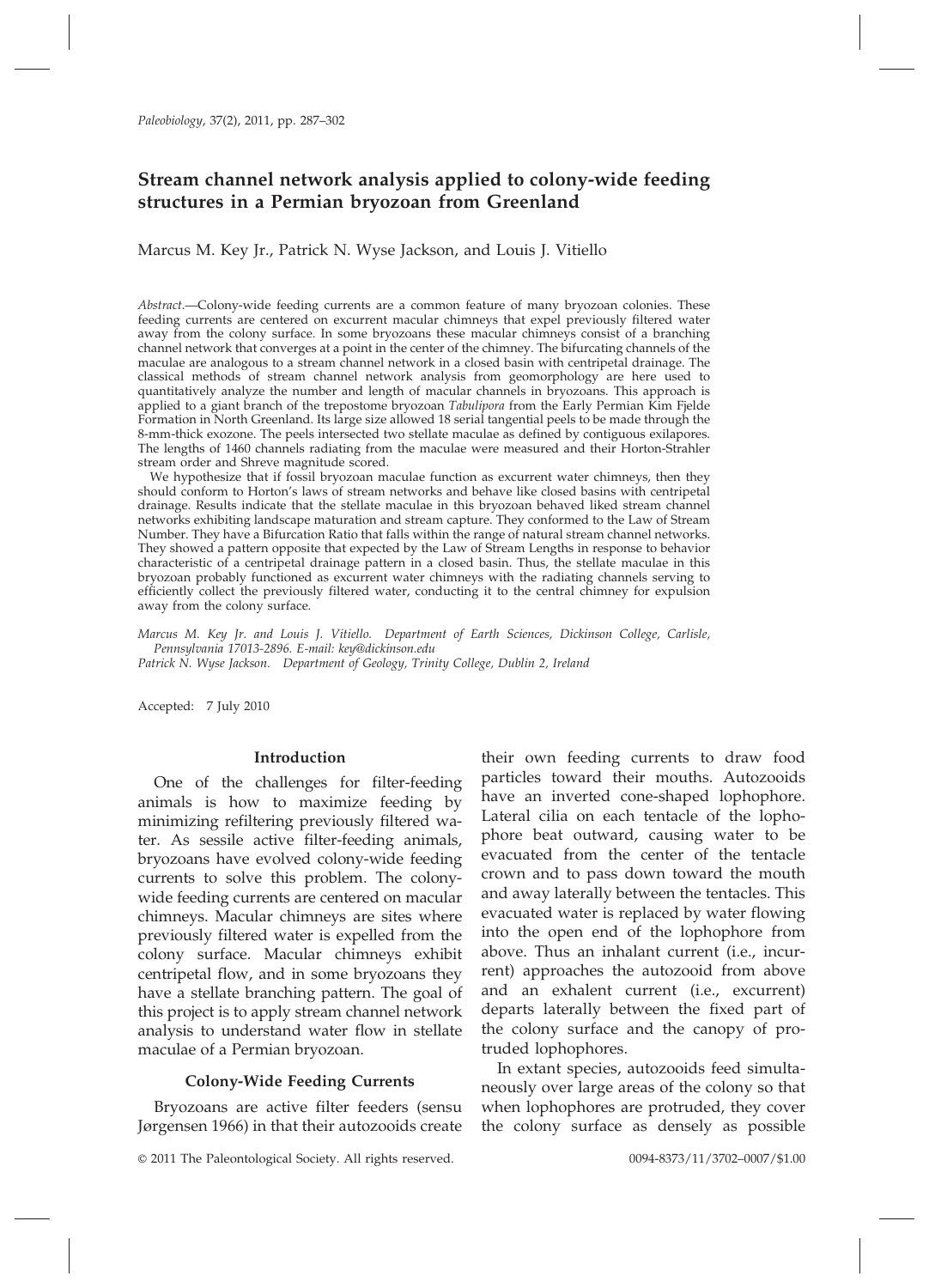without overlapping (McKinney 1986a, 1990). In larger encrusting and ramose colonies with their resulting tightly packed canopy of lophophores, the water that is being pumped by the lophophores toward the colony surface cannot be vented from the colony surface between the lophophores (McKinney and Jackson 1989; Taylor 1999). In ramose colonies with smaller diameter branches and inherently more curved branch surfaces, the filtered water can exit between the lophophores because they are more widely spaced, and so chimneys are unnecessary (Banta et al. 1974). In larger encrusting colonies and in ramose colonies with larger diameter branches, the filtered water spreads laterally toward lower-pressure regions caused by the absence of incurrents (Larsen and Riisgård 2001). These regions are called excurrent chimneys because they are sites where filtered water is jetted away from the colony surface (Banta et al. 1974; Cook 1977; Winston 1978, 1979, 1981). Chimneys are required to relieve the hydrodynamic resistance to incurrents in larger colonies where surface areas are large relative to peripheral areas (Winston 1979; McKinney 1986b; Dick 1987; McKinney 1990). Thus with an extensive lophophore canopy, efficient performance in food gathering is secured by creating a common, colony-wide system of feeding currents that effectively separates incurrent (i.e., unfiltered) and excurrent (i.e., filtered) water masses.

# Macular Chimneys

An excurrent chimney can form in any region that is less densely packed with or completely lacking autozooids with their feeding lophophores (Taylor 1975, 1979), as long as the region is large enough so that the excurrent is unopposed by surrounding incurrents (Boardman 1983). Gymnolaemates can produce a chimney in a group of autozooids simply by tilting their lophophores away from one another (Cook 1977; Winston 1978; Cook and Chimonides 1980; Lidgard 1981). Stenolaemates have lophophores that are situated directly above the autozooecial chambers and cannot be tilted (McKinney 1988). This may explain why it has never been demonstrated that stenolaemates can form chimneys without involving the skeleton.

Banta et al. (1974) were the first to hypothesize that maculae are two-dimensional skeletal representations of this threedimensional water-exchange phenomenon (Anstey 1987). The hypothesized function of maculae as sites of excurrent chimneys is supported by the observation that skeletal maculae in living bryozoans have chimneys centered on them (Cook 1977; Winston 1978, 1979). Thus colony-wide feeding currents centered on chimneys can be inferred from skeletal evidence in fossils. Incurrent areas can be identified as aggregations of relatively more densely packed autozooecia, whereas macular chimneys can be identified as areas of lower autozooecial densities or areas devoid of autozooecia (Banta et al. 1974; Taylor 1975, 1979, 1999; Winston 1981). Autozooids are less densely packed or absent in maculae owing to more abundant nonfeeding polymorphs (e.g., larger megazooids or exilapores and mesopores that are smaller than autozooids) and/or buildups of extrazooidal skeleton (McKinney 1986a; Taylor 1999).

Maculae may be depressed below, level with, or elevated above the colony surface (Boardman and Cheetham 1983). Those elevated above the colony surface (i.e., monticules) are analogous to mamelons on stromatoporoid sponges. Some monticules are stellate (e.g., Constellaria florida) as stellate structures are a common result of centripetal flow. Such structures can be seen at a variety of spatial scales from star dunes in deserts (Folk 1971; Anstey and Pachut 1976; Nielson and Kocurek 1987) to astrorhizae in sclerosponges (Boyajian and LaBarbera 1987; La-Barbera and Boyajian 1991).

In addition to improved filter-feeding efficiency, previous workers have hypothesized several additional benefits of colony-wide feeding currents. Colony-wide currents may (1) remove waste materials (Cook 1977; Winston 1979); (2) keep sediment from settling on the colony surface (Cook 1977; Taylor 1979; Boardman 1983); (3) aid gamete and larval dispersal, especially for those reproductive polymorphs centered in or near the excurrent areas (Taylor 1979); (4) prevent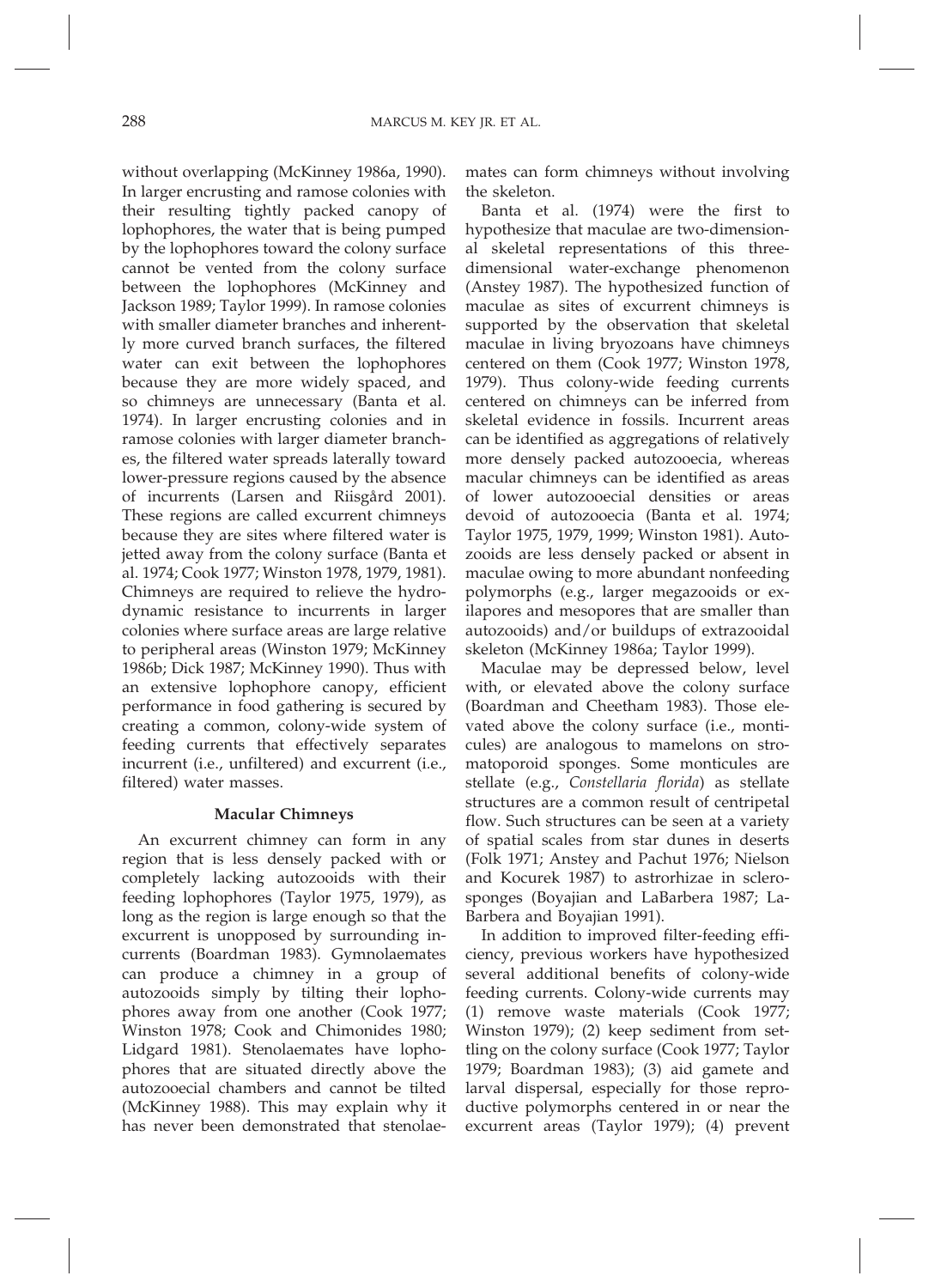larval recruitment of spatial competitors on the adjacent substrate (Buss 1979); and (5) mediate competition among adjacent benthic filer feeders in the low-velocity fluid boundary layer (Buss 1980, 1981; Lidgard 1981; McKinney 1992). Some if not all of these benefits would be achieved by the centripetal flow inferred for the macular chimneys in this study.

Most of these functions have also been inferred for colony-wide feeding currents associated with maculae in fossils and in particular for monticules in trepostomes. There are several additional inferred functions for maculae in trepostomes. It has been suggested that maculae were centers of zooecial budding (Anstey and Delmet 1972; Delmet and Anstey 1974; Anstey et al. 1976; Pachut and Anstey 1979; Anstey and Pachut 1980). Maculae may have also been the centers of cormidia (i.e., subcolonies) involved in morphogenetic regulation of the colony (Anstey et al. 1976; Pachut and Anstey 1979; Podell and Anstey 1979; Patzkowsky 1987; McShea and Venit 2002). As with living colonies, it has been suggested that maculae in fossil colonies served a reproductive role because many maculae contain large polymorphs (i.e., megazooids) similar to reproductive gonozooids in living stenolaemates (Ulrich 1890; Astrova 1973; Anstey et al. 1976).

Flow patterns over the colony surface of fossils can also be inferred from the orientations of autozooecial lunaria and cystiphragms (Anstey 1981, 1987; Patzkowsky 1987). This requires the assumption that these orientations indicate the direction of individual lophophoregenerated incurrents. This approach suggests that most (but not all) maculae were areas of centripetal flow, and thus functioned as excurrent chimneys (Anstey 1981, 1987; Patzkowsky 1987; Shunatova and Ostrovsky 2002).

In colonies where it has been measured, the total colony surface area dedicated to incurrents is greater than the area of excurrent macular chimneys (Lidgard 1981; McKinney 1989). This observation and the principle of continuity would suggest that excurrent velocities in chimneys are greater than the incurrent velocities of the individual autozooids supplying the chimneys (Lidgard 1981; McKinney 1986b, 1990; Dick 1987). The principle of continuity states that for every volume of fluid that enters a conduit per unit time, an equal volume must leave (Vogel 1981). These enhanced excurrent flow velocities in the chimneys jet the previously filtered water away from the colony surface, through the low-velocity fluid boundary layer created by the colony's surface roughness, through the ambient flow around the colony, and into the overlying flow. Thus, the colony-wide feeding currents keep the incurrents separate from the excurrents, reducing refiltering of water and improving feeding efficiency (Banta et al. 1974; Winston 1978, 1979; Taylor 1979; Lidgard 1981; Dick 1987; Eckman and Okamura 1998; Pratt 2004; Von Dassow 2005a). Empirical data and mathematical modeling of water flow in encrusting bryozoan colonies has shown that currents created by individual zooids may interact deleteriously (Bishop and Bahr 1973; Thorpe and Ryland 1987; Grünbaum 1995). All of these observations thus indicate that colonywide feeding currents are beneficial to the colony at least in low current velocities where flow remains laminar (Grünbaum 1997; Eckman and Okamura 1998). We hypothesize that if fossil bryozoan maculae function as excurrent water chimneys, then they should conform to Horton's laws of stream channel networks and behave like closed basins with centripetal drainage.

#### Stream Channel Network Analysis

The first approach used here is the classic system introduced by Horton (1945) and modified by Strahler (1957). Herein it will be referred to as the Horton-Strahler stream order method. This method assigns an order to each branch of the stream. A first-order stream is one that has no tributaries. Where two firstorder streams converge, the result is a secondorder stream. A third-order stream is the result of two second-order streams merging, and so on. As originally proposed by Horton (1945), each second-order stream arbitrarily extends to the tip of the longest tributary it drains. Strahler (1957) modified this method so that each second-order stream did not extend headward to the tip of the longest tributary it drained. In this way, each segment of the stream was designated an order.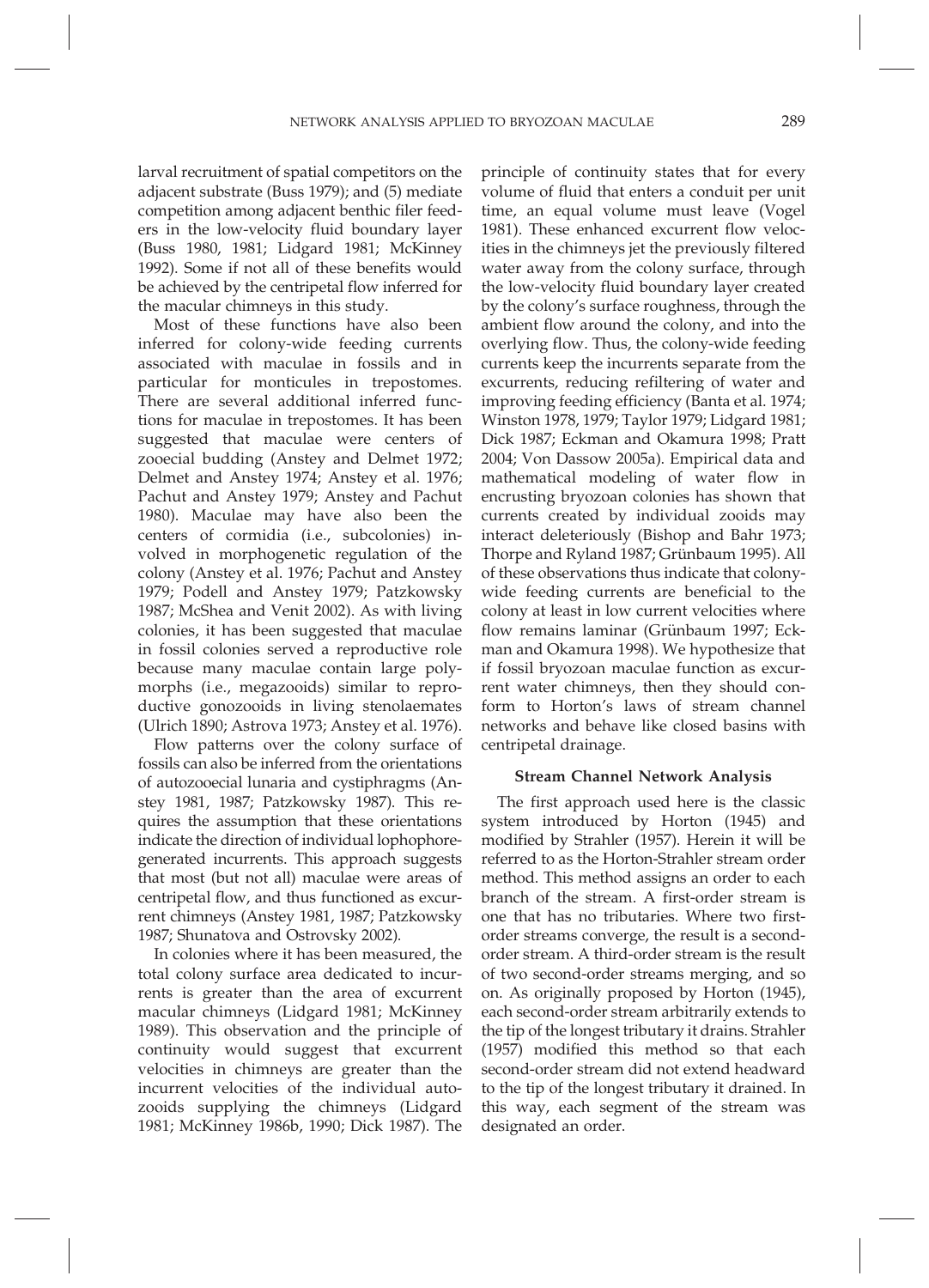The second approach used is the Shreve (1967) magnitude method. In this method each stream without a tributary is assigned a magnitude of one. When two streams meet, the resulting stream is given a magnitude of the sum of the two connecting streams. This approach is essentially identical to Scheidegger's (1966) equivalent integer method, and it is more informative with respect to the hydrodynamics of fluid flow than the more morphology-based Horton-Strahler stream order method. In this method a lower-order stream can empty into a higher-order stream; however in the Horton-Strahler stream order method, the order of the stream will not change unless it is of equal order. The volume of water entering the higher-order stream is not accounted for in the Horton-Strahler stream order method, whereas the Shreve magnitude method does account for it.

Horton's (1945) pioneering work led to his recognition of several laws of stream morphology. The first is Horton's Law of Stream Number ( $N_w = R_b^{\Omega - w}$ ), which states that the number of streams of the various orders  $(N_w)$ in a given basin tends to form a geometric progression, beginning with a single trunk stream of the highest order  $(\Omega)$ , and increasing in number  $(N)$  and decreasing in order  $(w)$ upstream according to a constant Bifurcation Ratio  $(R_b)$ .  $R_b$  is the dimensionless ratio of the number of segments of any order  $(w)$  to the number of segments in the next highest order  $(w+1)$ .

Horton's Law of Stream Lengths ( $L_w$  =  $L_1 R_L^{w-1}$ ) states there is a geometric relationship between the average length of streams (L) of a given order and the corresponding order  $(w)$  so that the mean stream length increases with increasing stream order. The parameter of this relationship is the so-called Length Ratio  $(R_L)$ , which is the dimensionless ratio of the average length of streams of any order  $(w)$  to the average length of the next lower order  $(w-1)$ .

What is the basis for these laws? Stream channel networks have similar topologies that follow the principles of maximum entropy (i.e., maximum efficiency in the words of Leopold [1971], thermodynamic optimization in the words of Bejan [2000], or maximum through-

put of material with the least resistance in the words of Bejan and Lorente [2008]). According to Leopold's Principle of Economy or Bejan's Constructal Theory, many branching patterns are governed by the opposing tendencies of minimum energy expenditure and uniform energy utilization. The branching systems evolve in a way to provide easier access to the imposed currents that flow through them (Bejan and Lorente 2008).

In contrast, Shreve (1966) and Kirchner (1993) argue that network structures are a statistical inevitability of the topologies of such networks. But their conclusions have subsequently been questioned (Troutman and Karlinger 1994; Dodds and Rothman 2000). Regardless of the causes of these laws, the robustness of Horton's laws has withstood numerous empirical tests in natural stream drainages varying in size, climate, and geologic setting (e.g., Strahler 1952; Leopold et al. 1964; Andah et al. 1987). Stream channel network analysis has also been successfully applied on other planetary systems (e.g., Stepinski and Collier 2003 on Mars; Baugh and Brown 2008 on Titan) as well as to branching networks as varied as limbs in trees (Leopold 1971; Barker et al. 1973), bronchioles in lungs of several species including humans (Horsfield and Cumming 1976; Horsfield et al. 1976; Thurlbeck and Horsfield 1980), as well as maculae in bryozoans (Patzkowksy 1987). Patzkowksy (1987) was the first to argue that maculae are essentially closed circular drainage basins with stream networks converging at the macular chimney.

The application of stream channel network analysis to the dichotomous branching of channels in bryozoan maculae differs in four ways from that of its original use in river drainage systems. First, drainage basins operate between fluids of dissimilar densities (i.e., water flowing in open channels below a gaseous atmosphere). In macular chimneys the fluids are of similar densities (i.e., filtered water in macular channels flowing below unfiltered ambient water above the lophophore canopy). Second, drainage basins are not flat and especially don't slope upward, but the maculae in this study are flat to slightly monticulate. This problem is partly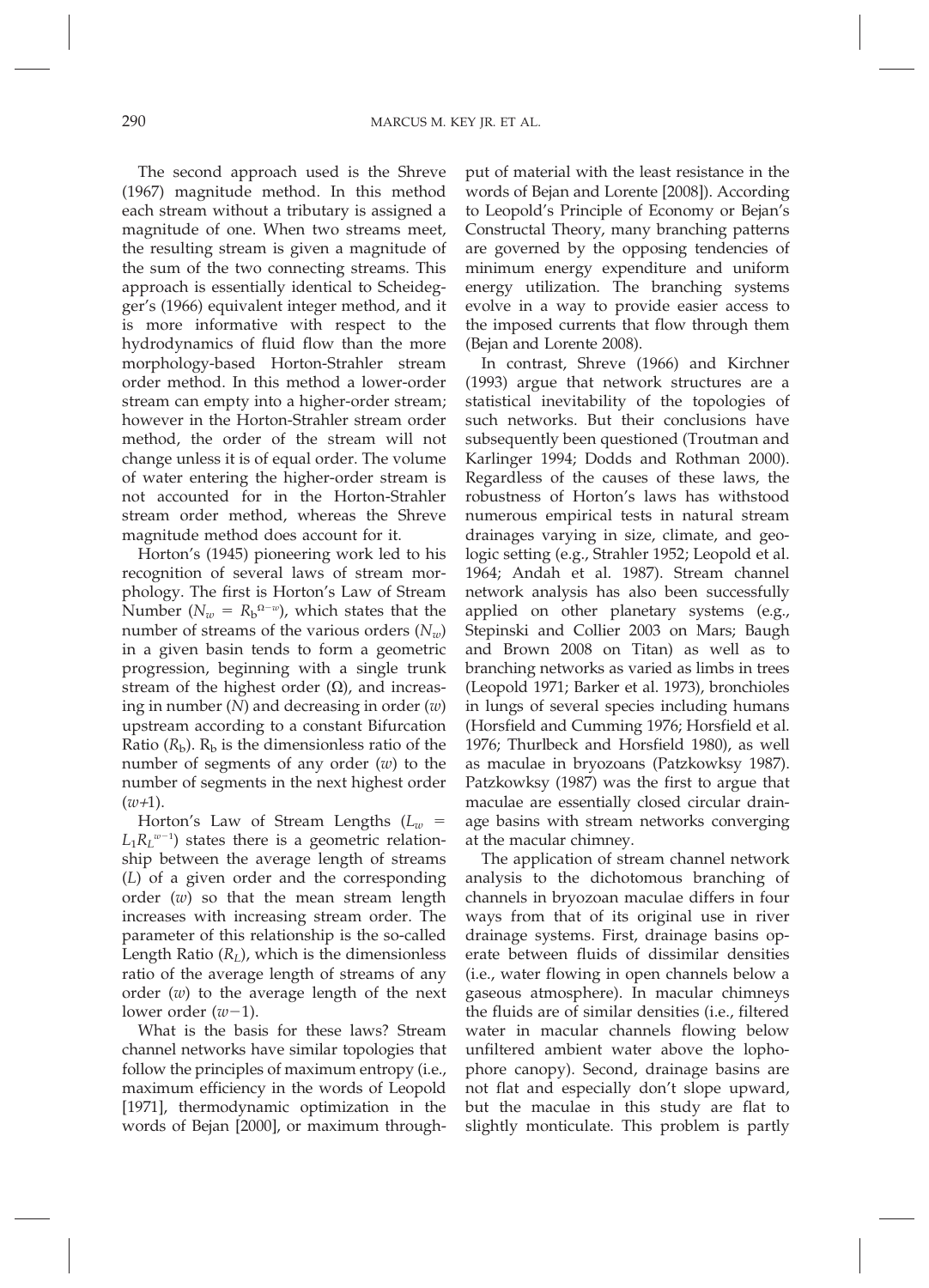shared with natural streams because their measured lengths are slightly shortened by projection onto the horizontal plane of a map (Morisawa 1957). Third, each macula represents a closed drainage basin with various channels coalescing toward the center of the macula. Such drainage basins are atypical among natural landscapes. Fourth, macular channels are nine orders of magnitude smaller than the longest river. This raises questions of the applicability of physical processes across a range of different scales.

Stream channel network analysis has been successfully applied to systems at a variety of scales from drainage basins, to lungs, to maculae as discussed above. The issue of scaling in drainage basins has been addressed by studies comparing the dynamics of drainage basins of different sizes (Pilgrim et al. 1982; Pilgrim 1983). These studies have demonstrated that any differences seen can be accounted for in terms of geographical location, underlying soils, water infiltration, annual runoff differences, water loss from channels, and likelihood of the basin to be affected by storms. Another recent study of sediment budgets in basins of different spatial scales has suggested that ''scale invariance of sediment budgets is improbable'' (Slaymaker 2006: p. 8). None have discussed possible differences in discharge caused exclusively by rescaling channel lengths and complexity, which in our study we examine. The factors mentioned above that might modify the relationship between basins of different scales do not come into play in maculae of fossil bryozoans.

One of the reasons that Rudwick's (1964) paradigm method for inferring function from form (i.e., functional morphology) works is because the laws of mechanics apply equally to all systems. Rudwick's paradigm applies to the possible functions that a fossil structure served in life, and whether it can possibly work mechanically and biologically (Turner 2000). Rudwick's paradigm applies here because stream channel networks are controlled by the laws of fluid mechanics regardless of whether the system is an extinct organic one on the scale of  $10^{\circ}$  mm (e.g., the bryozoan macular channels in this study) or



FIGURE 1. Diagrammatic representation of a cylindrical trepostome branch showing the block of exozone cut. Modified from Key et al. (2001: Fig. 1).

an extant inorganic one on the scale of  $10<sup>3</sup>$  km (e.g., the Nile River channel). The mathematics and physics of mechanics apply equally to both (Paul 1975; Dodds and Rothman 2000). It is not until smaller scales  $(<10<sup>o</sup>$  mm) where other processes (e.g., diffusion) because more important.

#### Material

This study is based on a single specimen from the Geological Survey of Greenland (GGU 196054-1) of the stenoporid trepostome stenolaemate bryozoan Tabulipora. In ramose trepostome bryozoans, the interior of the branch is referred to as the endozone (Fig. 1) and is occupied by thinner-walled portions of zooecia that gradually bend outward from a growth trajectory parallel to the branch axis to one that is more perpendicular. The exterior of the branch (i.e., the exozone; Fig. 1) is occupied by thicker-walled portions of zooecia with a growth trajectory more perpendicular to the branch axis. The branch fragment has a length of 135 mm and a diameter of 37.5 mm with an endozone diameter of 21.5 mm and an exozone width of 8.0 mm. Because the colony was so large, it was possible to cut a block out of the exozone (Fig. 1). The block was 15 mm wide, 15 mm long, and 8 mm deep, and has a total volume of 1800 mm3 . From this block, 18 serial tangential acetate peels were made. Smaller branch fragments were available for study, but these were not utilized because their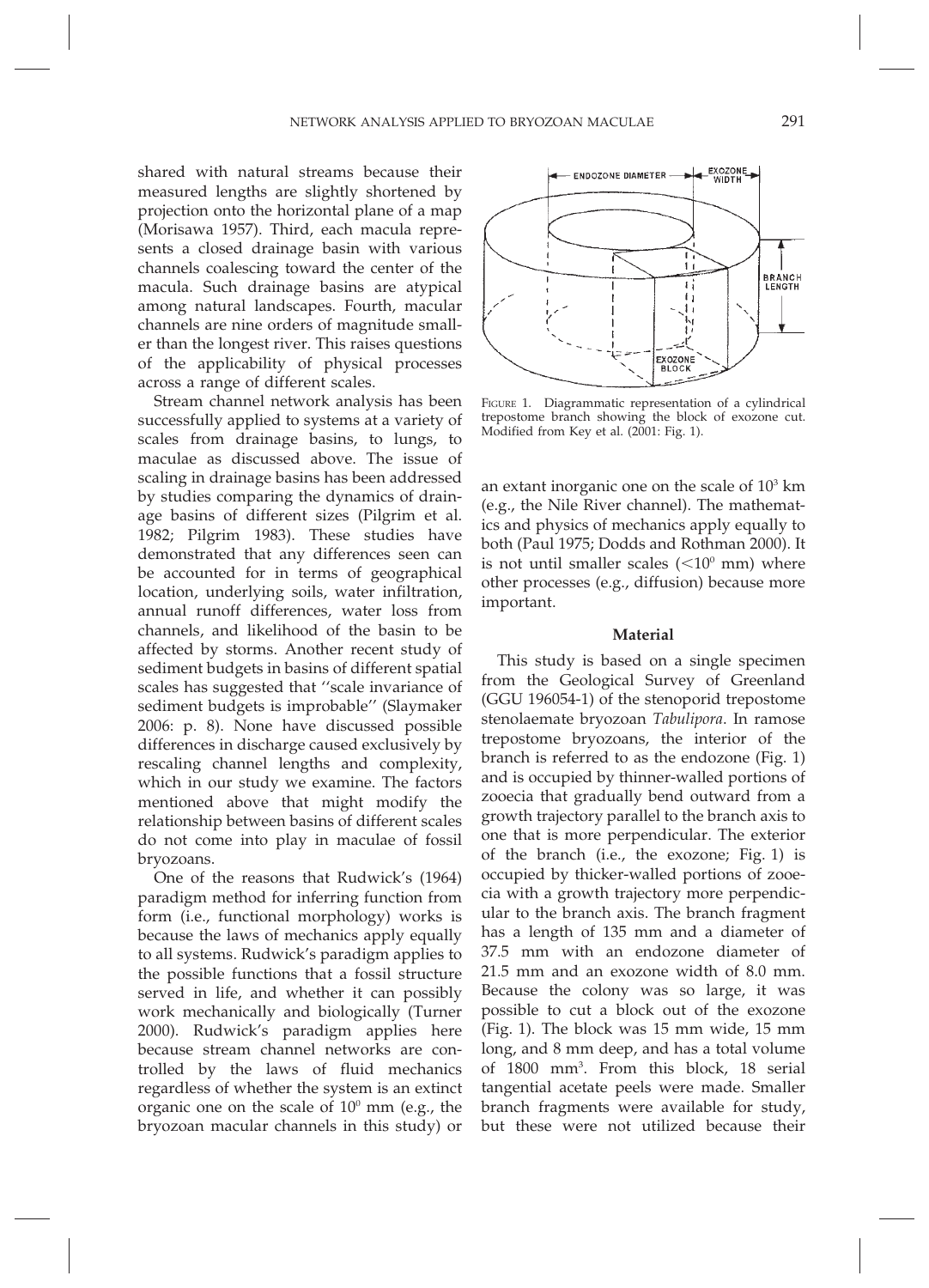thinner exozones prohibited the making of enough serial peels to draw statistically significant conclusions. The macular patterns described below are known from smaller specimens and other species and are not unique to this giant specimen.

The shallowest peel was made 0.62 mm below the colony surface (i.e., 7.38 mm above the endozone-exozone boundary), and the deepest was 1.02 mm above the endozoneexozone boundary. The spacing between the serial peels ranged from 0.05 mm to 1.23 mm with a mean of 0.39 mm. The peels and remnants are housed in the Geological Museum at the University of Copenhagen (MGUH 25.988–26.008).

The specimen was collected during the 80 expedition of the regional geological mapping project of eastern North Greenland (Håkansson 1979; Håkansson et al. 1981). It was collected from Midnatfjeld in the Kim Fjelde area in eastern Peary Land in eastern North Greenland (Stemmerik and Håkansson 1989: Fig. 16, locality 11c) from the Kim Fjelde Formation at its type section (Stemmerik and Håkansson 1989; Stemmerik et al. 1996). The Kim Fjelde Formation is part of the Mallemuk Mountain Group, which is part of the Wandel Sea Basin sedimentary sequence (Håkansson 1979; Stemmerik and Håkansson 1989). The Kim Fjelde Formation is Early Permian (late Artinskian to Kungurian Stages) in age (Rasmussen and Håkansson 1996; Stemmerik et al. 1996).

The fauna of the Kim Fjelde Formation is dominated by large robust stenoporid trepostomes with dichotomously branching colonies. Branch fragments are often more than 20 cm long and up to 7 cm in diameter (Ross and Ross 1962; Håkansson 1979; Madsen 1987, 1994; Madsen and Håkansson 1989; Håkansson and Madsen 1991; Stemmerik 1997). Similar giant stenolaemate colonies are known from elsewhere (e.g., Taylor and Voigt 1999), but these Greenland colonies are at least an order of magnitude larger than other stenolaemates specifically and other bryozoans in general (Key et al. 2005). Their large size was originally attributed to symbiotic, photosynthetic, zooxanthellae algae living intracellularly within the bryozoan colony (Håkansson and Madsen 1991), but that is no longer considered to be a likely cause (Key et al. 2005).

With a branch diameter or 37.5 mm, this colony of Tabulipora is larger than typical Tabulipora colony branch fragments of equal length (Håkansson and Madsen 1991: Figs. 1– 4) and is classified as having an erect robust maculate radial branch growth form (sensu McKinney 1986a,b, 1990). This growth form usually contains macular chimneys. The maculae in this colony are composed of clusters of contiguous exilapores similar to those in other trepostomes (e.g., Boardman 1983: Fig. 59.5) and cystoporates (e.g., Utgaard 1983: Fig. 159e). In keeping with the terminology introduced by Boardman and Buttler (2005), the term exilapores is used here instead of exilazooecia as previously done by Key et al. (2001, 2002). The intermacular autozooecial chamber cross-sectional areas in this colony are on average ten times larger than the macular exilapore chamber crosssectional areas (Key et al. 2001). Because the macular exilapores were so small, they probably did not house feeding lophophores as in the intermacular autozooecia. This inability of kenozooecia (e.g., exilapores and mesopores) to feed was suggested by previous workers (Ulrich 1890; Boardman 1983; Boardman et al. 1983a; McKinney and Jackson 1989; Taylor 1999). Without the ability to feed, the exilapores would not have been capable of creating inflow, strengthening the inference that macular clusters of contiguous exilapores acted as excurrent chimneys.

# Characters Measured

In the specimen, maculae are practically invisible on the colony surface owing to their minimal relief, but in magnified tangential section they are very prominent with their stellate shape formed by radiating bifurcating channels (Fig. 2). The block of exozone contains two maculae (herein referred to as Macula 1 and Macula 2). Macular outlines in the peels were identified by mapping the distribution of contiguous exilapores (Fig. 2) and were delineated for each macula in each of the 18 serial peels.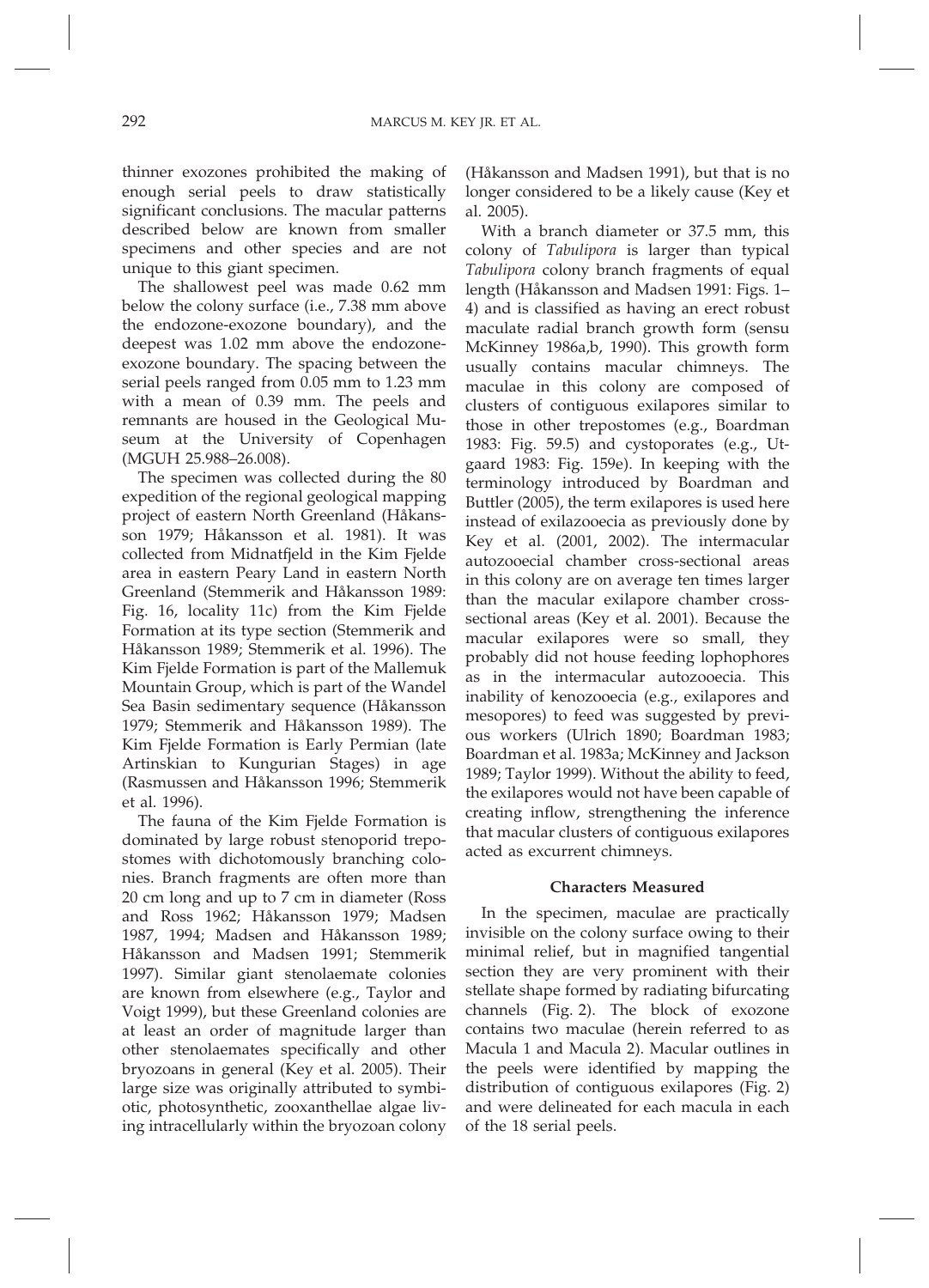

FIGURE 2. Photomicrograph of a tangential section of the exozone of Tabulipora sp. (GGU 196054-1) showing Macula 1 (outlined in white) at a distance of 6.51 mm above the endozone-exozone boundary. Note the stellate macula defined by contiguous exilapores, the truncated macular channels on the left side, and the vertical bands of lighter, thin-walled and darker, thick-walled zooecia that reflect the moniliform wall structure in the exozone.

Macular outlines were scanned into digital form at a resolution of 600 dpi. Using Adobe Photoshop, a single channel axial line was drawn down the center of every macular channel at high magnification. Channel lines were drawn in such a way that if a perpendicular line were drawn from the sides of the channel toward the center of the channel, the center of the perpendicular line would be the point where it intersects the macular channel line (Fig. 3). The number of channels was counted and their lengths measured by using digitized video images of the channel lines drawn from the macular outlines at  $15\times$ magnification. This process was repeated for both maculae on each of the 18 peels, yielding a total of 1640 channels. Each channel was assigned both a Horton-Strahler stream order and a Shreve magnitude.

Our study was conducted at the maximum resolution of the scale of the smallest functional unit controlling macular size and shape (i.e., exilapore chamber cross-sectional area; mean =  $0.007$  mm<sup>2</sup> [Key et al. 2001]). This avoids the problem of fractal scaling when using digital elevation models to define network topologies in streams (e.g., Pelletier 1999; Lin et al. 2003).



FIGURE 3. Network of Macula 2 channels at a distance of 1.02 mm above the endozone-exozone boundary (A) and at 6.51 mm above the boundary (B) in Tabulipora.

#### Sources of Error

A problem with a tangential section of a cylindrical colony branch is that the depth of a tangential section below the colony surface increases laterally from the edges of the section (parallel to the growth axis of the branch) to the center along the proximaldistal axis. At the lateral edges, the section intersects the branch at the colony surface. Along the center, the section intersects the branch deeper in the exozone. As a result, there is a systematic lateral variation in the depth of tangential sections of cylindrical surfaces. This is more of a problem in colonies with smaller diameters and less problematic in larger colonies like the one in this study. The magnitude of this variation depends on both the lateral width of the tangential section and the radius of the branch. In this colony, the effect of making tangential sections of a cylindrical surface produced a maximum measurement error of 2.3% for channel lengths (Key et al. 2001).

A second source of error for macular characters is caused by the truncation of the lateral margin of maculae in some peels. This error is most noticeable in the nine outermost peels of Macula 1 and in the three outermost peels of Macula 2 (e.g., left side of Fig. 3). An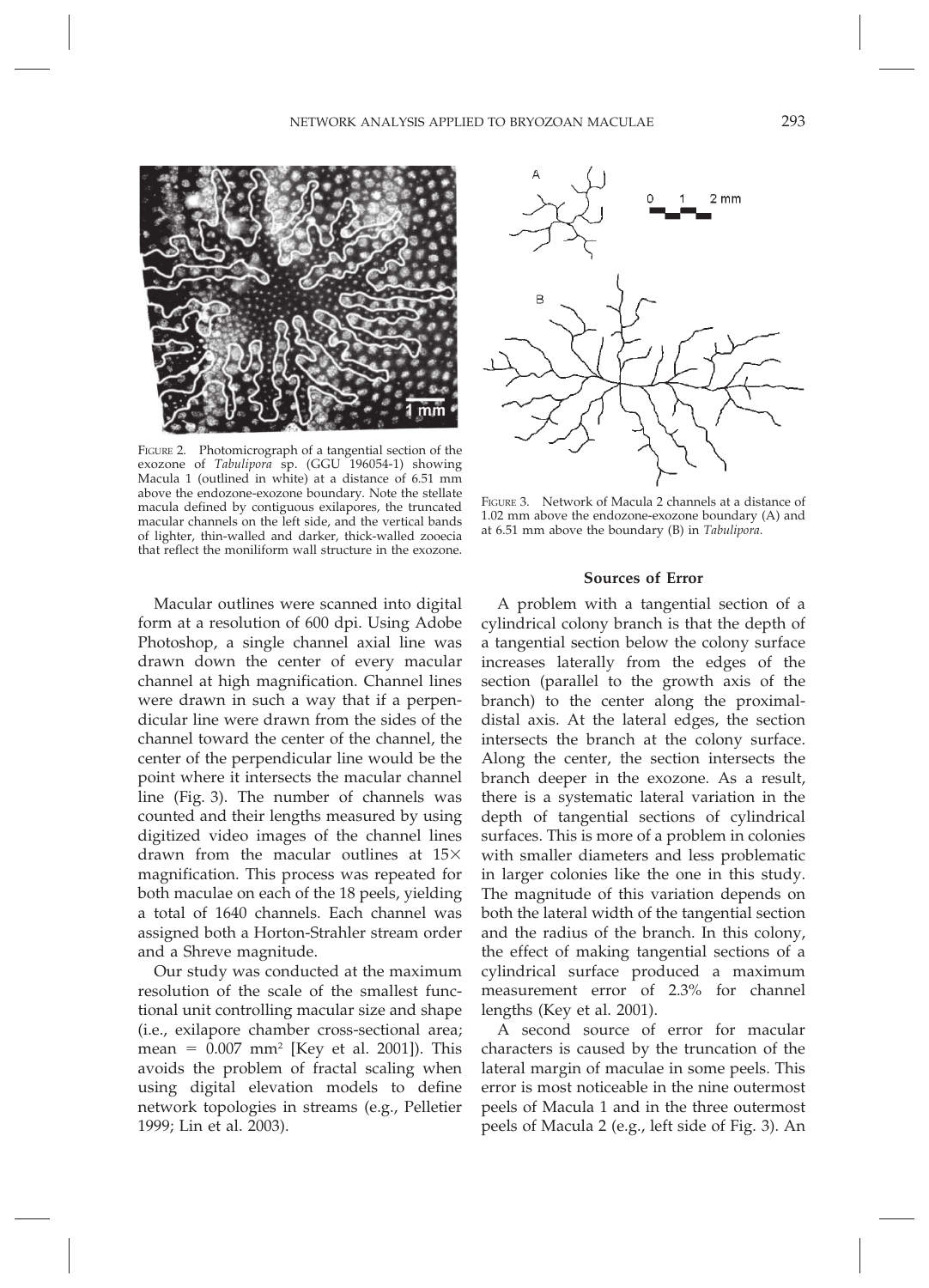

FIGURE 4. Plot of number of channels versus distance above the endozone-exozone boundary in two maculae of Tabulipora.

unlikely, but potential, source of error is from the moniliform structure of zooecial walls in this species of Tabulipora (e.g., Key et al. 2001: Fig. 3; Key et al. 2005: Fig. 2). This is expressed as the vertical bands of lighter, thin-walled and darker, thick-walled exozonal zooecia in Figure 2, reflecting the moniliform wall structure in the exozone. Varying wall thicknesses might lead to misidentification of an exilapore as an autozooecium or vice versa, affecting the identification of inferred boundaries of maculae.

## Results and Discussion

In general, the number of channels increased during exozonal growth in both maculae (Fig. 4). In Macula 1, the number of channels increased significantly (linear regression:  $r^2$  = 0.378,  $p < 0.007$ ) from 22 channels at 1.02 mm above the endozone-exozone boundary to 45 channels in the outer most peel, 7.38 mm above the boundary. Over the same interval of growth, the number of channels in Macula 2 also increased significantly (linear regression:  $r^2 = 0.744$ ,  $p < 0.001$ ) from 20 to 58. A rapid reversal in this general trend occurs at 6.51 mm above the endozone-exozone boundary, where the slopes change from positive to negative (Fig. 4).

The total channel length also generally increased during exozonal growth in both maculae (Fig. 5). In Macula 1, the total length of channels increased significantly (linear regression:  $r^2 = 0.439$ ,  $p < 0.003$ ) from 18 mm at 1.02 mm above the endozoneexozone boundary to 47 mm in the outer most peel, 7.38 mm above the boundary. Over the same interval of growth, Macula 2 increased in size significantly (linear regression:  $r^2$  = 0.480,  $p < 0.002$ ) from 13 to 55 mm. A trend reversal, similar to the one Figure 4, occurs at 6.51 mm above the endozone-exozone boundary (Fig. 5).

Key et al. (2002) measured macular area in these same maculae and showed that the area of Macula 1 begins to contract at 6.51 mm above the endozone-exozone boundary, probably from an adjacent newly initiated macula.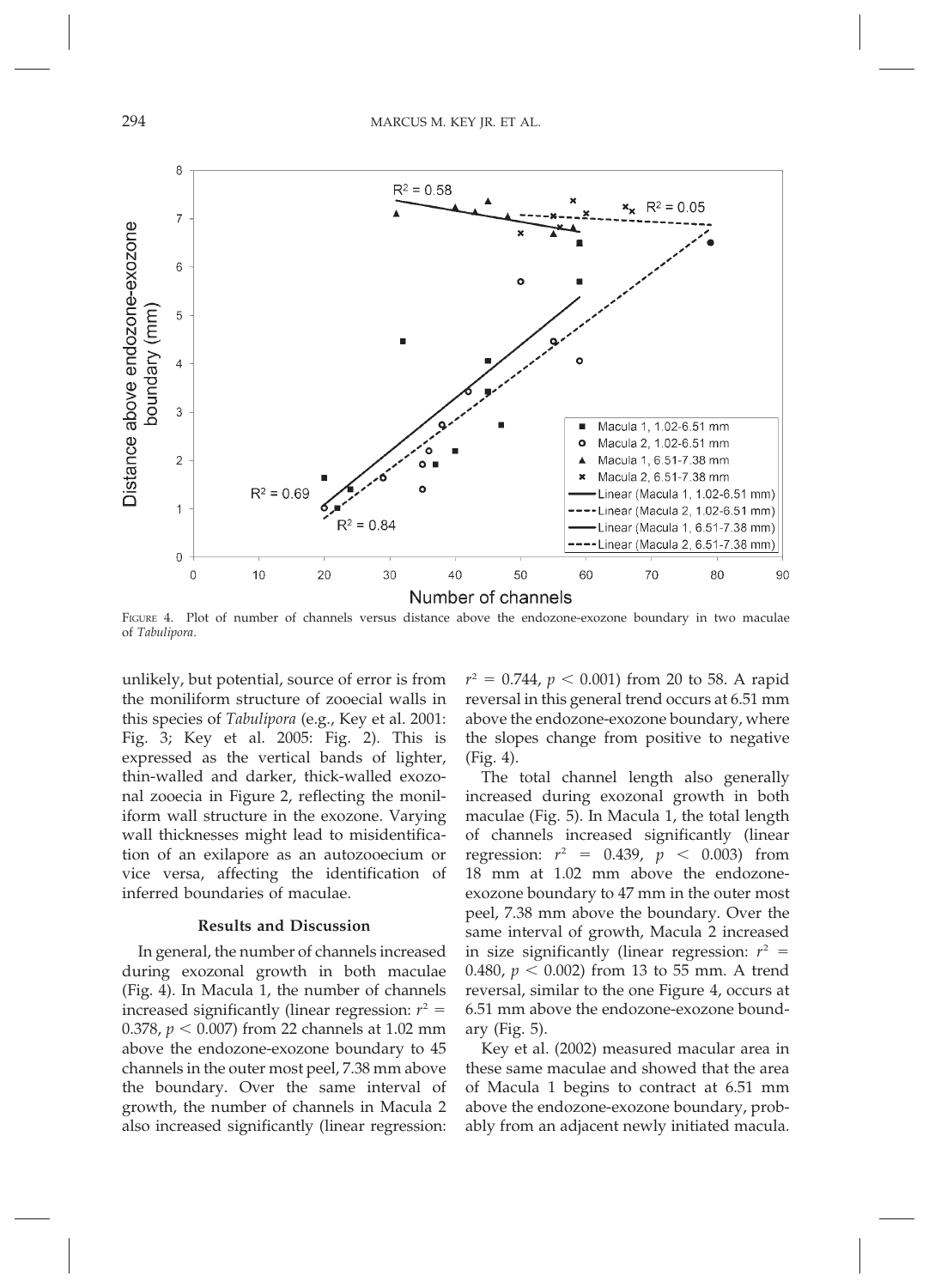

FIGURE 5. Plot of total channel length versus distance above the endozone-exozone boundary in two maculae of Tabulipora.

Because the newly formed macula grew by ''stream capture,'' Macula 1 shrank (in total number of channels, total channel length area, and area), whereas the growth in Macula 2 stalled. The new macula is inferred to have formed closer to Macula 1 than 2 because Macula 2 did not shrink significantly after 6.51 mm (Key et al. 2002). Previous workers have shown that new macular chimneys may develop in intermacular areas (Anstey et al. 1976; Pachut 1992; Key et al. 2002), and old ones can shrink and disappear (Pachut and Anstey 1979).

There is no evidence in the peels of a new macula developing in the exozone between 6.51 mm and 7.11 mm above the endozoneexozone boundary. The new macula may have developed in an adjacent part of the exozone not sampled in this study. That macular size is not constant at some optimum (Key et al. 2002) suggests that some incurrent autozooids supplying the preexisting maculae have been pirated by the new macula (sensu stream piracy). Taylor (1975) argued that as a colony branch grows and its circumference increases, there will be an increase in the spacing between adjacent macular chimneys and a deviation from the optimum spacing. Hence, unless new macular chimneys are added and/or preexisting ones expand in size, feeding efficiency of the colony will decrease as colony branches grow in circumference.

The macular chimneys grew in area and channel length (Key et al. 2002) as the whole colony grew in size in order to accommodate the added incurrent flow of the autozooid lophophores. It is likely that macular area and channel length cannot grow indefinitely. It is reasonable to surmise that at 6.51 mm above the endozone-exozone boundary, in this one small part of the exozone, the macular chimneys reached a maximum size. Beyond this size it became too costly and inefficient to increase the size of the macular chimneys, owing to drag of the water moving along the colony's surface.

Using the Horton-Strahler stream order method, Macula 1 peaked at fourth order at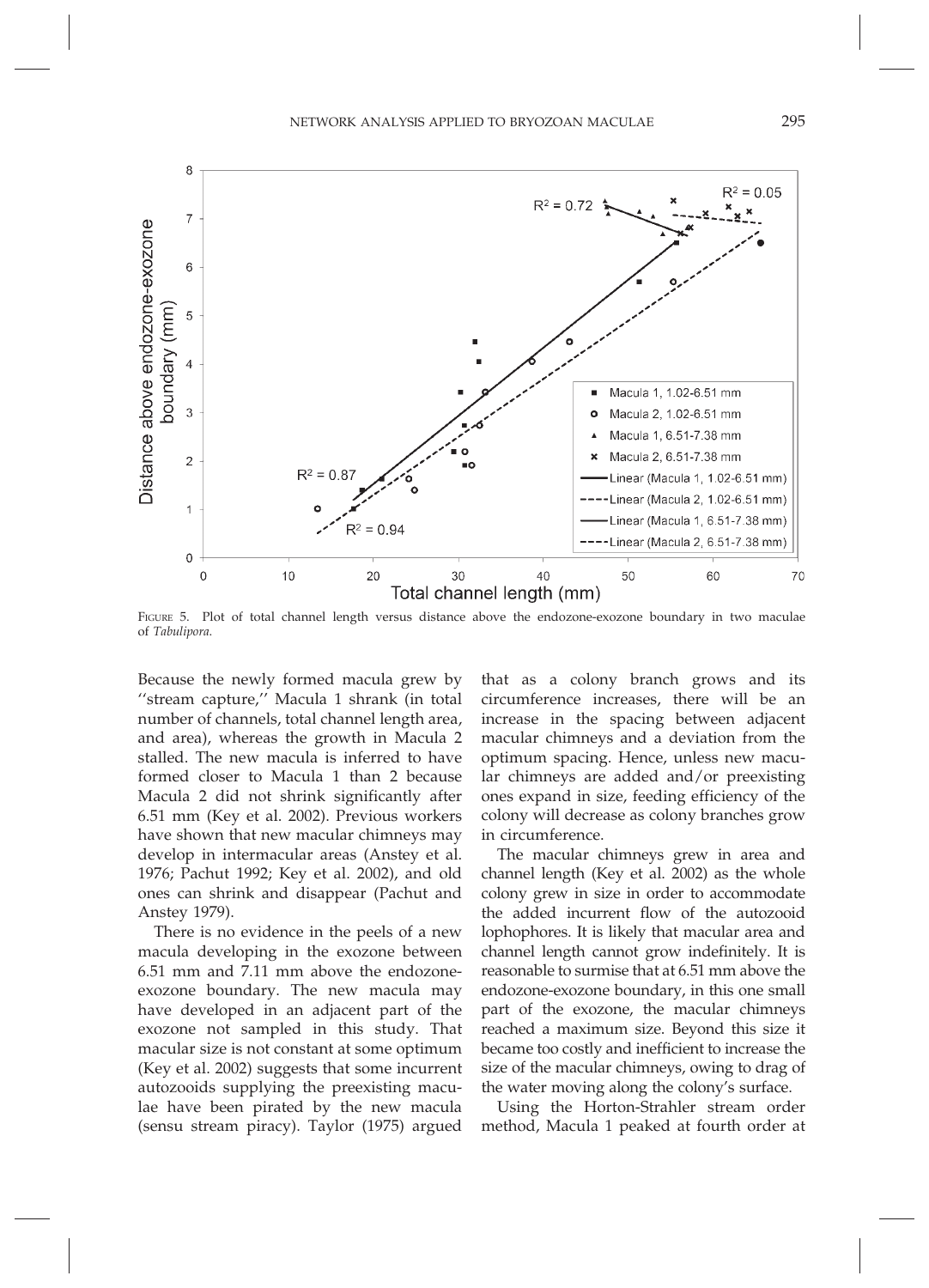7.06 mm above the endozone-exozone boundary (0.55 mm above 6.51 mm). Macula 2 peaked at fourth order at 4.47 mm above the boundary (2.04 mm below 6.51 mm). With the Shreve magnitude method, Macula 1 peaked at a magnitude of 14 at 6.83 mm above the endozone-exozone boundary (0.32 mm above 6.51 mm), whereas Macula 2 peaked at a magnitude of 22, 7.11 mm above the boundary (0.60 mm above 6.51 mm). This is an average of 0.14 mm below 6.51 mm, a difference of only 2.2%. Thus, stream orders/magnitudes support the general change in macular morphology at approximately 6.51 mm above the endozone-exozone boundary.

The maximum Horton-Strahler stream order did not significantly increase throughout exozonal growth for either macula (linear regression: Macula 1:  $r^2 = 0.024$ ,  $p = 0.537$ ; Macula 2:  $r^2 = 0.102$ ,  $p = 0.197$ ). This lack of statistical significance is not unexpected because maximum stream order is a discrete variable that varied from 2 to 4 in these maculae, 83% of which had a value of 3. In contrast, Shreve magnitude increased significantly. In Macula 1, the maximum Shreve magnitude increased from 5 to 8 during exozonal growth (linear regression:  $r^2$  = 0.309,  $p = 0.017$ ), and the Shreve maximum in Macula 2 increased from 4 to 15 (linear regression:  $r^2 = 0.633$ ,  $p < 0.001$ ).

This general increase in channel order/ magnitude is to be expected because maculae enlarge during exozonal growth, similar to rivers cutting upstream in a drainage basin and capturing more ''runoff'' as the ''drainage'' basin expands. This is analogous to the macular chimney increasing its incurrent area as well as the volume of water discharged as the colony grows. A macula on a younger branch with a smaller diameter is analogous to an immature drainage pattern imposed on a recently elevated landscape (Fig. 3A), whereas a macula on an older branch with a larger diameter is similar to the drainage pattern seen on a mature landscape (Fig. 3B).

In various landscapes, drainage basin area is directly proportional to maximum stream order (Chorley 1969; Andah et al. 1987). We did not find a significant correlation for either macula using the Horton-Strahler order.

Using the Shreve magnitude method we found a significant correlation for both Macula 1 and 2 between macular area and maximum Shreve magnitude (linear regression:  $r^2 = 0.37$ ,  $p = 0.007$  and  $r^2 = 0.59$ ,  $p <$ 0.001), respectively). This was expected, as discussed above, because Horton-Strahler stream order values vary less and are based primarily on morphology, whereas Shreve magnitude values are more variable and are based more on hydrologic behavior. In natural river basins, drainage basin area is directly proportional to total stream length (Leopold et al. 1964). The same is true for these macular chimneys, where the correlation coefficient for both Macula 1 and 2 for macular area versus total channel length is 0.98 ( $p < 0.001$ ).

In many biological fluid transport systems, there is feedback between the way they function and how they develop, that causes remodeling of the system. This has been documented in the internal fluid transport systems of a variety of diverse organisms. Examples include the veins of plasmodial slime molds (Nakagaki et al. 2001), the gastrovascular canals of hydroids (Buss 2001), and vertebrate circulatory systems (Langille 1995). This function-dependent development has also been suggested in bryozoans, where fluid flow affects the formation of macular chimneys that act as external fluid transport systems (Dick 1987; Grünbaum 1997; Okamura and Partridge 1999; Larsen and Riisgård 2001; Von Dassow 2005a, 2006). Unlike internal fluid transport systems, the external fluid transport systems of macular chimneys interact with the ambient flow environment through conduits that form openings into the external fluid for expelling filtered water (Von Dassow 2005b). Functiondependent development explains the documented changes in macular area, number of channels, and channel order/magnitude. The macular chimneys increased in size and complexity as the colony branch grew. The dynamic change in form and function of the maculae during exozonal growth is functiondependent development.

Horton's Law of Stream Number states that, moving downstream through a given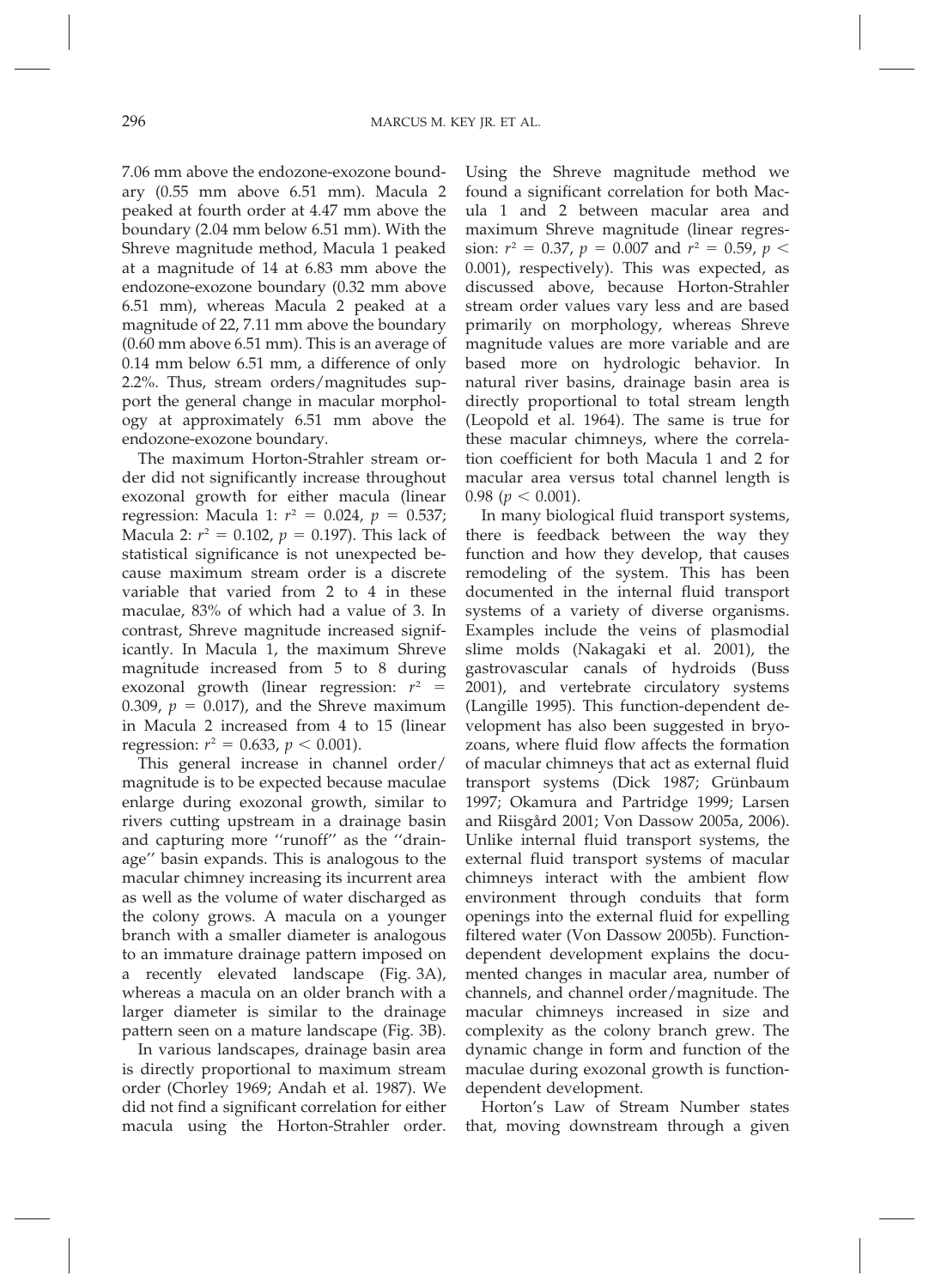



FIGURE 6. Plot of Horton-Strahler order by number of channels in two maculae of Tabulipora.

drainage basin, the number of streams decreases with increasing stream order, according to a constant Bifurcation Ratio  $(R_b)$ . Our results from the Horton-Strahler stream order method show just that, with the number of channels, totaled across all 18 peels, decreasing with increasing order in a logarithmic progression with an  $r^2$  of 0.99 for Macula 1 and 0.98 for Macula 2 (Fig. 6). A similar trend is seen with the Shreve magnitudes, with an  $r<sup>2</sup>$  of 0.72 for Macula 1 and 0.62 for Macula 2 (Fig. 7). Thus, the channels in the macular chimneys are conforming to the Law of Stream Number just like stream channels.

 $R<sub>b</sub>$  is the dimensionless ratio of the number of segments of any order to the number of segments in the next highest order. From his study of 246 natural drainage basins, Shreve (1966) showed that  $R<sub>b</sub>$  ranges from 2 to 6+ with a mode of 3.5. Macula 1 had an  $R<sub>b</sub>$  of 2.7, whereas for Macula 2 it was 2.5. These values are on the lower end of natural stream basins. Basins with lower  $R<sub>b</sub>$  values are more prone to flooding because there are relatively fewer channels downstream to accept discharge (Chorley 1969). This is common in closed drainage basins, where the higher order channels are forced to merge as they converge on the center of the basin, like the macular chimneys in this study. Thus, the macular chimneys are behaving like closed drainage basins with small  $R<sub>b</sub>$  values.

According to Horton's Law of Stream Lengths, as one moves downstream within a drainage basin the mean length of streams increases as stream order increases. Our results found an opposite pattern: the mean length of channels decreased in a logarithmic progression, with an  $r^2$  of 0.95 for Macula 1 and 0.84 for Macula 2 (Fig. 8). A similar trend is seen in the Shreve magnitudes, with an  $r^2$  of 0.92 for Macula 1 and an  $r^2$  of 0.80 for Macula 2 (Fig. 9).

Why have we found this inverse relationship? In part it is an artifact of using the Strahler method of ordering rather than the original Horton method (Morisawa 1968). Horton considered the length of a higherorder stream to extend from its headwaters to its mouth. In contrast, the Strahler method breaks up each stream into segments. The inverse relationship also occurs because maculae behave as closed basins with centripetal flow. As a result there is less interchannel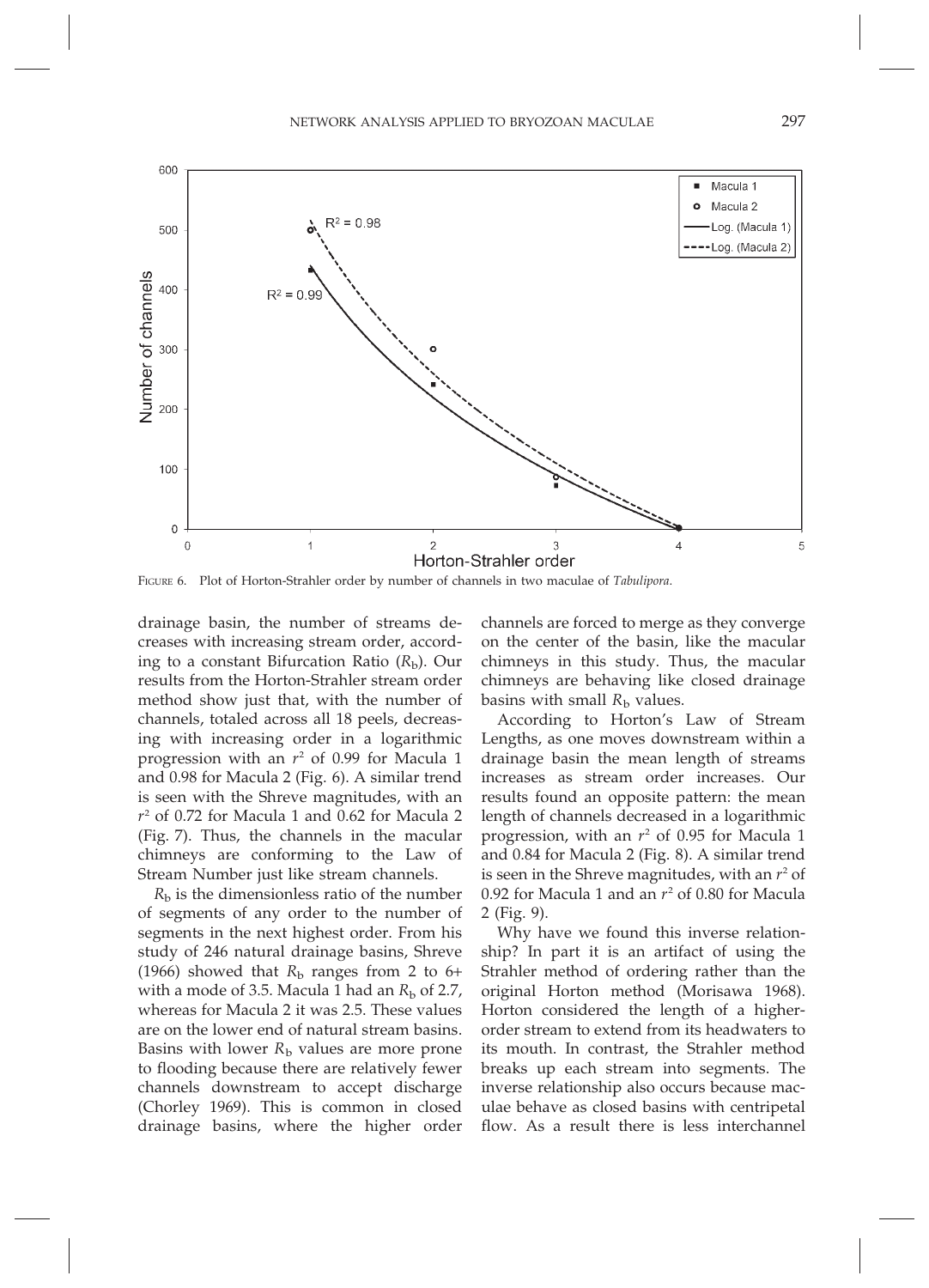

FIGURE 7. Plot of Shreve magnitude by number of channels in two maculae of Tabulipora.

space as the channels converge toward the center of the macula, and the excurrent channel at the center of each macula truncates the highest-order channels, analogous to what

happens to inflowing streams in closed lake basins. Morisawa (1968) noted that higherorder stream lengths are shorter than they should be in some watersheds. Thus, macular



FIGURE 8. Plot of Horton-Strahler order by mean channel length in two maculae of Tabulipora.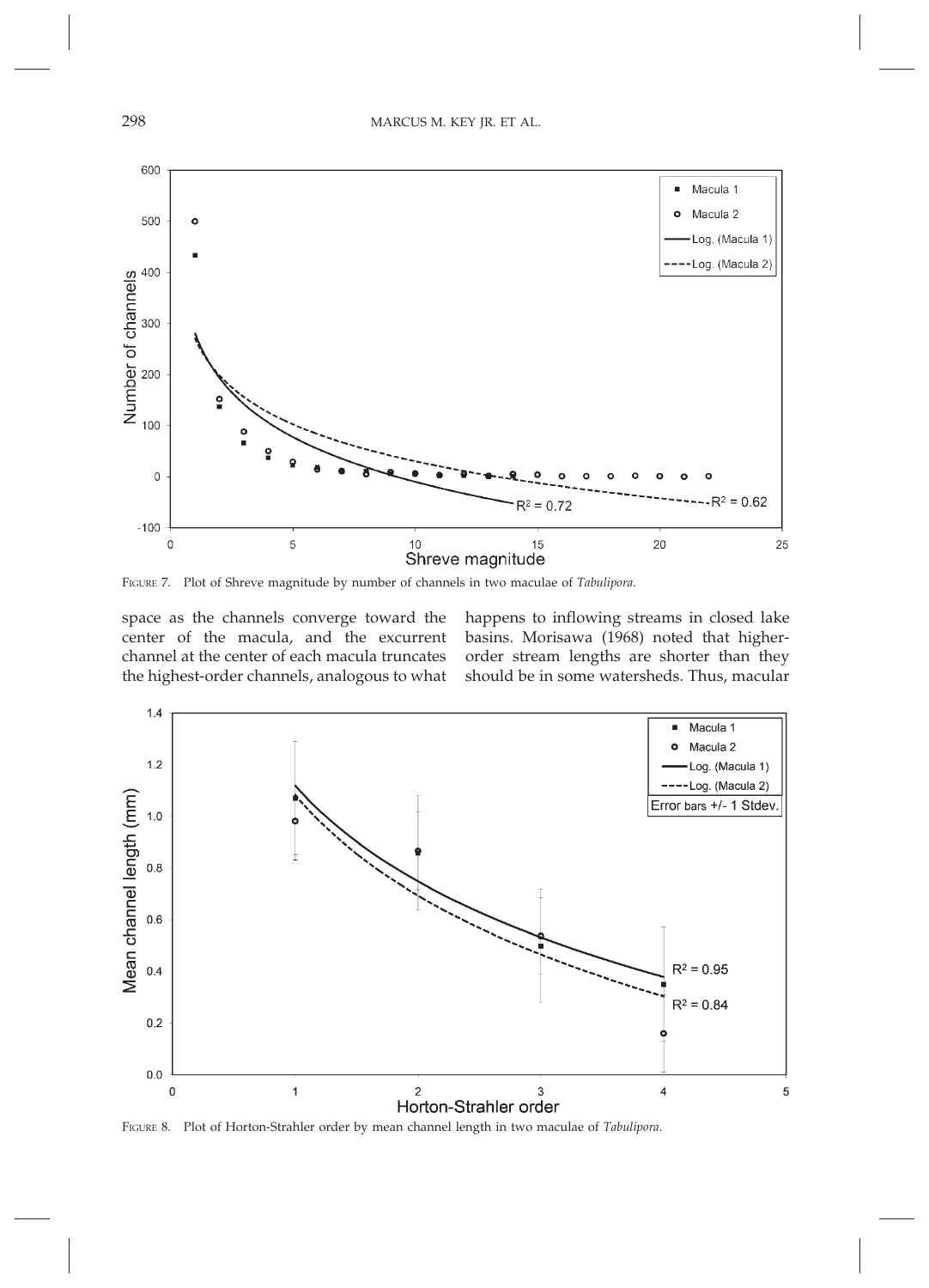



FIGURE 9. Plot of Shreve magnitude by mean channel length in two maculae of Tabulipora.

chimneys behave like closed drainage basins with shorter higher-order streams.

 $1.4$ 

### Conclusions

This study has applied stream channel network analysis to stellate maculae in a bryozoan to determine if its macular channels behave like natural stream networks. We hypothesize that if fossil bryozoan maculae function as excurrent water chimneys, then they should conform to Horton's laws of stream networks and behave like closed basins with centripetal drainage. Our results fail to reject the hypothesis that the stellate maculae did behave like excurrent water chimneys with centripetal flow.

The stellate macular chimneys in this bryozoan (1) behaved like stream channel networks exhibiting landscape maturation, (2) behaved like stream channel networks exhibiting stream capture, (3) conformed to the Law of Stream Number, (4) had a Bifurcation Ratio that fell within the range of natural stream channel networks, and (5) exhibited the opposite of what the Law of Stream Lengths predicted, because they behave like

centripetal stream drainage in a closed basin. Thus, the stellate maculae in this bryozoan probably functioned as excurrent water chimneys, with the radiating channels serving to efficiently collect previously filtered water, conducting it to the central chimney for expulsion away from the colony surface. Improved filtering efficiency for feeding zooids must have compensated calorically for the reduction in feeding zooids required to create the macular channels.

The number of channels, the total length of channels, as well as stream order and magnitude all increased with increasing branch size. This appears to reflect the need for macular chimneys to handle increased water flow as incurrent surface area increases. Increased number of channels, longer channels, and more complex drainage networks increased the efficiency of maculae in collecting filtered water and expelling it from the colony surface. As the colony branch increased in circumference, macular channels responded like rivers cutting upstream in a drainage basin, capturing increasing volumes of ''runoff'' as the ''drainage'' basin enlarged.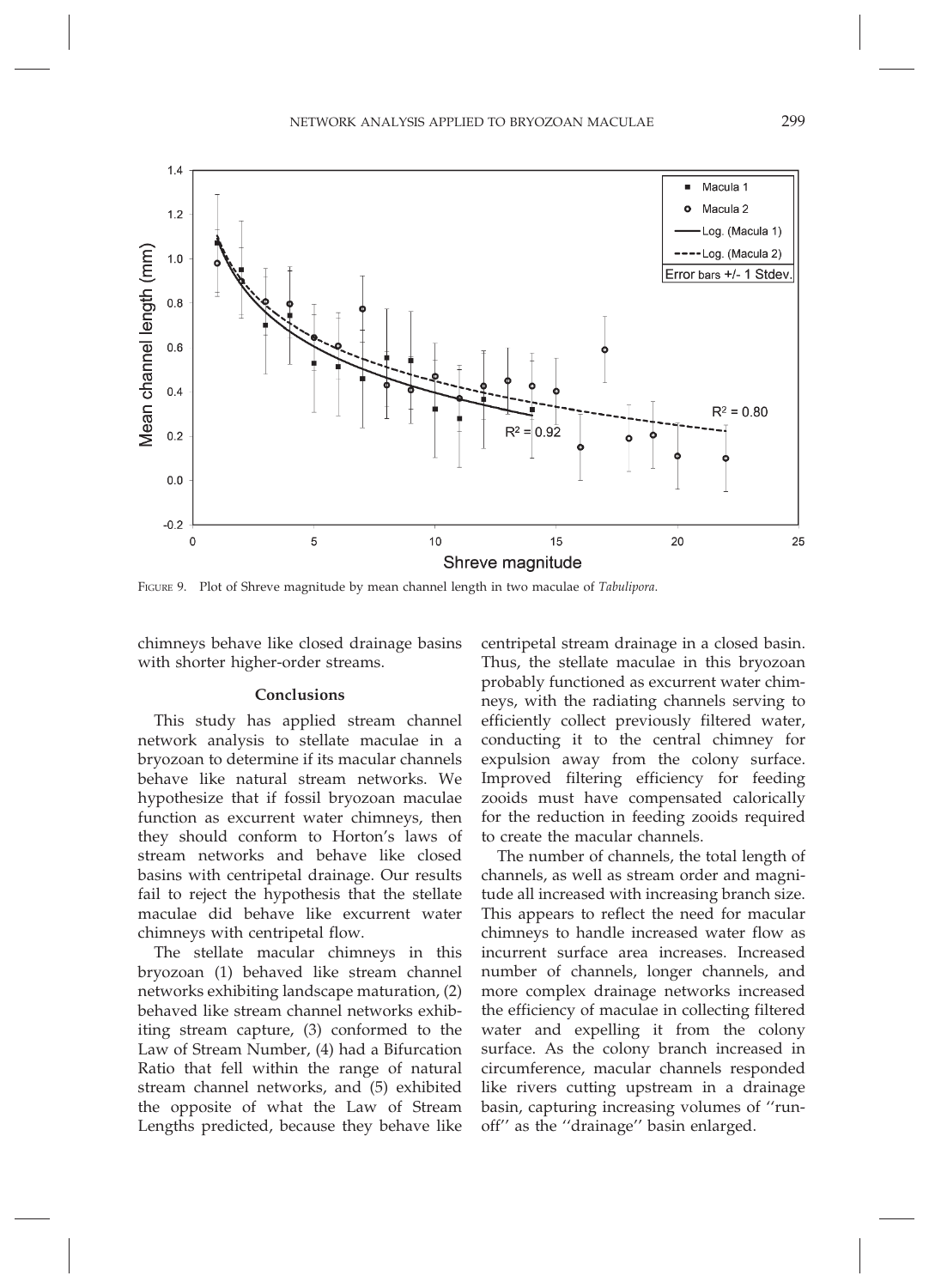### Acknowledgments

This research was made possible by a grant to M. M. Key from the National Science Foundation (BSR-8917108). We thank L. Thrane and E. Håkansson for collecting and placing the specimen at our disposal. This manuscript was improved by the helpful comments from the reviewers R. Anstey and J. Pachut.

### Literature Cited

- Andah, K., R. Rosso, and A. C. Taramasso. 1987. The role of quantitative geomorphology in the hydrological response of river networks. In J. C. Rodda and N. C. Matalas, eds. Water for the future: hydrology in perspective. International Association of Hydrological Sciences Publication 164:93–110.
- Anstey, R. L. 1981. Zooid orientation structures and water flow patterns in Paleozoic bryozoan colonies. Lethaia 14:287–302.
- ———. 1987. Colony patterning and functional morphology of water flow in Paleozoic stenolaemate bryozoans. Pp. 1–8 in Ross 1987.
- Anstey, R. L., and D. A. Delmet. 1972. Genetic meaning of zooecial chamber shapes in fossil bryozoans. Science 177:1000– 1002.
- Anstey, R. L., and J. F. Pachut. 1976. Functional morphology of animal colonies by comparison to sand dune paradigms. Geological Society of America Abstracts with Programs 8:124–125.
- ———. 1980. Fourier packing ordinate: a univariate sizeindependent measurement of the polygonal packing variation in Paleozoic bryozoans. Mathematical Geology 12:139–156.
- Anstey, R. L., J. F. Pachut, and D. R. Prezbindowski. 1976. Morphogenetic gradients in Paleozoic bryozoan colonies. Paleobiology 2:131–146.
- Astrova, G. G. 1973. Polymorphism and its development in the trepostomatous Bryozoa. Pp. 1–10 in G. P. Larwood, ed. Living and fossil Bryozoa. Academic Press, London.
- Banta, W. C., F. K. McKinney, and R. L. Zimmer. 1974. Bryozoan monticules: excurrent water outlets? Science 185:783–784.
- Barker, S. B., G. Cumming, and K. Horsfield. 1973. Quantitative morphometry of the branching structure of trees. Journal of Theoretical Biology 40:33–43.
- Baugh, N. F., and R. H. Brown. 2008. Channel length, stream order and channel network integration on Titan. Lunar and Planetary Science 39:1943.
- Bejan, A. 2000. Shape and structure from engineering to nature. Cambridge University Press, Cambridge, United Kingdom.
- Bejan, A., and S. Lorente. 2008. Design with constructal theory. Wiley, Hoboken, N.J.
- Bishop, J. W., and L. M. Bahr. 1973. Effects of colony size on feeding by Lophopodella carteri (Hyatt). Pp. 433–437 in R. S. Boardman, A. H. Cheetham, and W. A. Oliver, Jr., eds. Animal colonies: Development and function through time. Dowden, Hutchinson, and Ross, Stroudsburg, PA.
- Boardman, R. S. 1983. General features of the class Stenolaemata. Pp. 49–137 in Boardman et al. 1983b.
- Boardman, R. S., and C. J. Buttler. 2005. Zooids and extrazooidal skeleton in the Order Trepostomata (Bryozoa). Journal of Paleontology 79:1088–1104.
- Boardman, R. S., and A. H. Cheetham. 1983. Glossary of morphological terms. Pp. 304–320 in Boardman et al. 1983b.
- Boardman, R. S., A. H. Cheetham, and P. L. Cook. 1983a. Introduction to the Bryozoa. Pp. 3–48 in Boardman et al. 1983b.
- Boardman, R. S., A. H. Cheetham, D. B. Blake, J. Utgaard, O. L. Karklins, P. L. Cook, P. A. Sandberg, G. Lutaud, and T. S. Wood. 1983b. Bryozoa 1 revised, Part G of R. A. Robison, ed. Treatise on invertebrate paleontology. Geological Society of America, Boulder, Colo., and University of Kansas, Lawrence.
- Boyajian, G. E., and M. C. LaBarbera. 1987. Biomechanical analysis of passive flow of stromatoporoids-morphologic, paleoecologic, and systematic implications. Lethaia 20:223–229.
- Buss, L. W. 1979. Habitat selection, directional growth and spatial refuges: why colonial animals have more hiding places. Pp. 459-497 in G. Larwood and B. R. Rosen, eds. Biology and systematics of colonial organisms. Academic Press, New York. -. 1980. Bryozoan overgrowth interactions - the interdependence of competition for space and food. Nature 281:475–477.
- -. 1981. Mechanisms of competition between Onychocella alula (Hastings) and Antropora tincta (Hastings) on an eastern Pacific rocky shoreline. Pp. 39–49 in G. P. Larwood and C. Nielsen, eds. Recent and fossil Bryozoa. Olsen and Olsen, Fredensborg, Denmark.
- ———. 2001. Growth by intussusception in hydractiniid hydroids. Pp. 3–26 in J. B. C. Jackson, S. Lidgard, and F. K. McKinney, eds. Evolutionary patterns: Growth, form and tempo in the fossil record. University of Chicago Press, Chicago.
- Chorley, R. J. 1969. Water, earth, and man, a synthesis of hydrology, geomorphology, and socio-economic geography. Methuen, London.
- Cook, P. L. 1977. Colony-wide water currents in living bryozoans. Cahiers de Biologie Marine 18:31–47.
- Cook, P. L., and P. J. Chimonides. 1980. Further observations on water current patterns in living Bryozoa. Cahiers de Biologie Marine 21:393–402.
- Delmet, D. A., and R. L. Anstey. 1974. Fourier analysis of morphological plasticity within an Ordovician bryozoan colony. Journal of Paleontology 48:217–226.
- Dick, M. H. 1987. A proposed mechanism for chimney formation in encrusting bryozoan colonies. Pp. 73–80 in Ross 1987.
- Dodds, P. S., and D. H. Rothman. 2000. Scaling, universality, and geomorphology. Annual Review of Earth and Planetary Sciences 28:571–610.
- Eckman, J. E., and B. Okamura. 1998. A model of particle capture by bryozoans in turbulent flow: significance of colony form. American Naturalist 152:861–880.
- Folk, R. L. 1971. Genesis of longitudinal and oghurd dunes elucidated by rolling upon grease. Geological Society of America Bulletin 82:3461–3468.
- Grünbaum, D. 1995. A model of feeding currents in encrusting bryozoans shows interference between zooids within a colony. Journal of Theoretical Biology 174:409–425.
- -. 1997. Hydromechanical mechanisms of colony organization and cost of defense in an encrusting bryozoan, Membranipora membranacea. Limnology and Oceanography 42:741–752.
- Håkansson, E. 1979. Carboniferous to Tertiary development of the Wandel Sea Basin, Peary Land, eastern North Greenland. Rapport Grønlands Geologiske Undersøgelse 88:73–83.
- Håkansson, E., C. Heinberg, and L. Stemmerik. 1981. The Wandel Sea Basin from Holm Land to Lockwood Ø, eastern North Greenland. Rapport Grønlands Geologiske Undersøgelse 106:47–63.
- Håkansson, E., and L. Madsen. 1991. Symbiosis-a plausible explanation of gigantism in Permian trepostome bryozoans. Pp. 151–159 in F. P. Bigey and J.-L. d'Hondt, eds. Bryozoa: living and fossil. Société des Sciences Naturelles de l'Ouest de la France, Mémoire hors série, Nantes, France.
- Horsfield, K., and G. Cumming. 1976. Morphology of the bronchial tree in the dog. Respiration Physiology 26:173–182.
- Horsfield, K., F. G. Relea, and G. Cumming. 1976. Diameter, length and branching ratios in the bronchial tree. Respiration Physiology 26:351–356.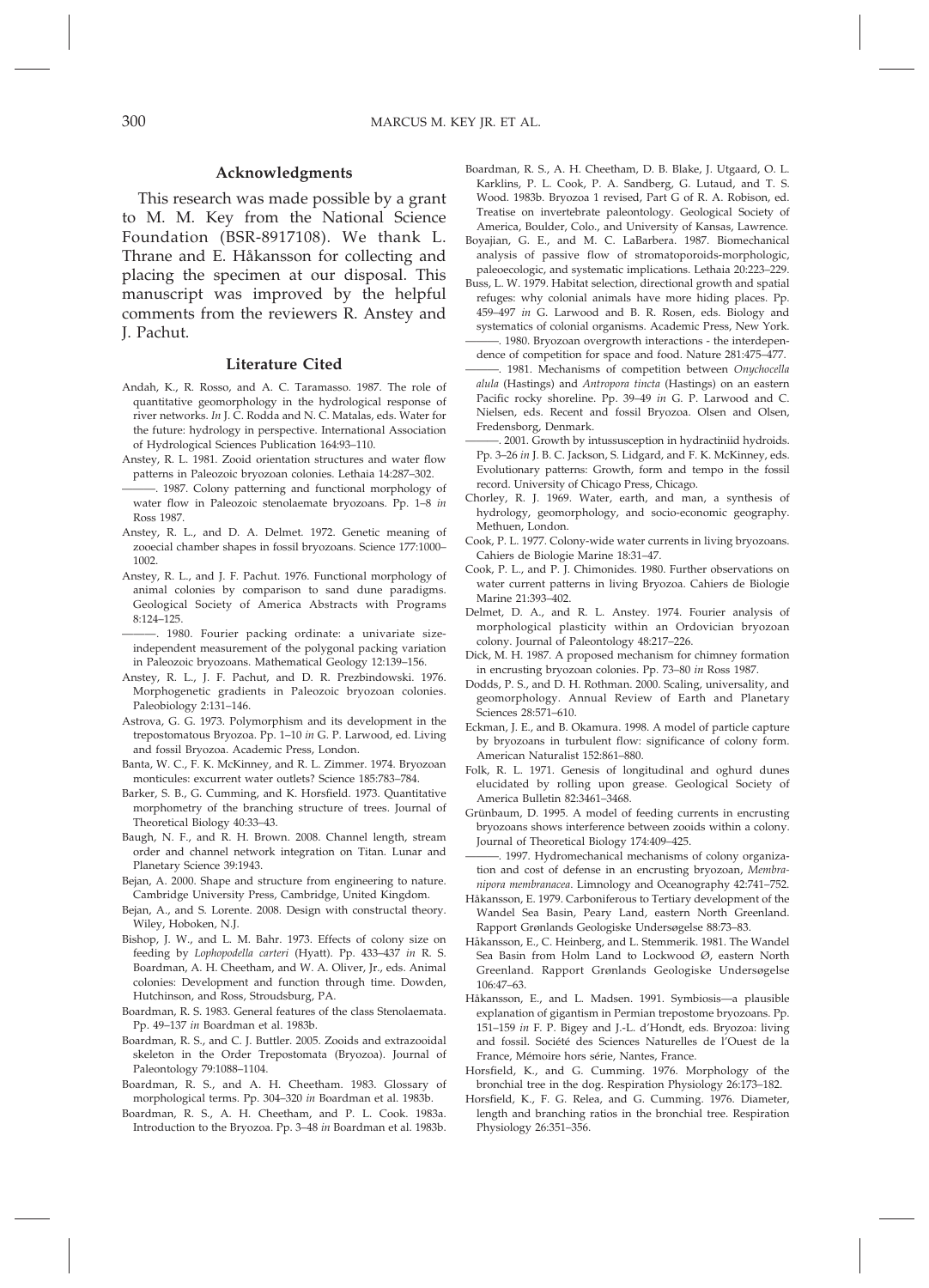- Horton, R. E. 1945. Erosional development of streams and their drainage basins; hydrophysical approach to quantitative morphology. Geological Society America Bulletin 56:275–370.
- Jørgensen, C. B. 1966. Biology of suspension feeding. Pergamon, Oxford.
- Key, M. M., Jr., L. Thrane, and J. A. Collins. 2001. Space-filling problems in ramose trepostome bryozoans as exemplified in a giant colony from the Permian of Greenland. Lethaia 34:125– 135.
- ———. 2002. Functional morphology of maculae in a giant ramose bryozoan from the Permian of Greenland. Pp. 163– 170 in P. N. Wyse Jackson, C. J. Buttler, and M. E. Spencer Jones, eds. Bryozoan studies 2001. Balkema, Lisse, The Netherlands.
- Key, M. M., Jr., P. N. Wyse Jackson, E. Håkansson, W. P. Patterson, and M. D. Moore. 2005. Gigantism in Permian trepostomes from Greenland: testing the algal symbiosis hypothesis using  $\delta^{13}C$  and  $\delta^{18}O$  values. Pp. 141–151 in H. I. Moyano G, J. M. Cancino, and P. N. Wyse Jackson, eds. Bryozoan studies 2004. Balkema, Leiden, The Netherlands.
- Kirchner, J. W. 1993. Statistical inevitability of Horton's laws and the apparent randomness of stream channel networks. Geology 21:591–594.
- LaBarbera, M. C., and G. E. Boyajian. 1991. The function of astrorhizae in stromatoporoids: quantitative tests. Paleobiology 17:121–132.
- Langille, B. L. 1995. Blood flow-induced remodeling of the artery wall. Pp. 277–299 in J. A. Bevan, G. Kaley and G. M. Rubanyi, eds. Flow-dependent regulation of vascular function. Oxford University Press, New York.
- Larsen, P. S., and H. U. Riisgård. 2001. Chimney spacing in encrusting bryozoan colonies (Membranipora membranacea): video observations and hydrodynamic modeling. Ophelia 54:167–176.
- Leopold, L. B. 1971. Trees and streams: the efficiency of branching patterns. Journal of Theoretical Biology 31:339–354.
- Leopold, L. B., M. G. Wolman, and J. P. Miller. 1964. Fluvial processes in geomorphology. W. H. Freeman, San Francisco.
- Lidgard, S. 1981. Water flow, feeding, and colony form in an encrusting cheilostome. Pp. 135–142 in G. P. Larwood and C. Nielsen, eds. Recent and fossil Bryozoa. Olsen and Olsen, Fredensborg, Denmark.
- Lin, H., S. Kang, W. J. Gburek, G. J. Folmar, A. N. Sharpley. 2003. Stream order and fractal as scaling factors for watershed water quality. Eos 84:F717.
- Madsen, L. 1987. Growth and polypide morphology in some ramose trepostome bryozoans from the Permo-Carboniferous of the Arctic. Pp. 169–176 in Ross 1987.
- -. 1994. Bryozoans from the Upper Palaeozoic sequence in the Wandel Sea Basin, North Greenland. Wandel Sea Basin: Basin Analysis Scientific Report No. 6. University of Copenhagen, Denmark.
- Madsen, L., and E. Håkansson. 1989. Upper Paleozoic bryozoans from the Wandel Sea Basin, North Greenland. Rapport Grønlands Geologiske Undersøgelse 144:43–52.
- McKinney, F. K. 1986a. Historical record of erect bryozoan growth forms. Proceedings of the Royal Society of London B 228:133–148.
- -. 1986b. Evolution of erect marine bryozoan faunas: repeated success of unilaminate species. American Naturalist 128:795–809.
- -. 1988. Elevation of lophophores by exposed introverts in Bryozoa: a gymnolaemate character recorded in some stenolaemate species. Bulletin of Marine Science 43:317–322.
- ———. 1989. Two patterns of colonial water flow in an erect bilaminate bryozoan, the cheilostome Schizotheca serratimargo (Hincks, 1886). Cahiers de Biologie Marine 30:35–48.
- ———. 1990. Feeding and associated colonial morphology in marine bryozoans. Critical Reviews in Aquatic Sciences 2:255– 280.
- -. 1992. Competitive interactions between related clades: evolutionary implications of overgrowth interactions between encrusting cyclostome and cheilostomes bryozoans. Marine Biology 114:645–652.
- McKinney, F. K., and J. B. C. Jackson. 1989. Bryozoan evolution. Unwin-Hyman, London.
- McShea, D. W., and E. P. Venit. 2002. Testing for bias in the evolution of coloniality: a demonstration in cyclostome bryozoans. Paleobiology 28:308–327.
- Morisawa, M. E. 1957. Accuracy of determination of stream lengths from topographic maps. Transactions of the American Geophysical Union 38:86–88.
- ———. 1968. Streams, their dynamics and morphology. McGraw-Hill, New York.
- Nakagaki, T., H. Yamada, and Á. Tóth. 2001. Path finding by tube morphogenesis in an amoeboid organism. Biophysical Chemistry 92:47–52.
- Nielson, J., and G. Kocurek. 1987. Surface processes, deposits, and development of star dunes: Dumont dune field, California. Geological Society of America Bulletin 99:177–186.
- Okamura, B., and J. C. Partridge. 1999. Suspension feeding adaptations to extreme flow environments in a marine bryozoan. Biological Bulletin 196:205–215.
- Pachut, J. F. 1992. Morphological integration and covariance during astogeny of an Ordovician trepostome bryozoan from communities of different diversities. Journal of Paleontology 66:750–757.
- Pachut, J. F., and R. L. Anstey. 1979. A developmental explanation of stability-diversity-variation hypotheses: morphogenetic regulation in Ordovician bryozoan colonies. Paleobiology 5:168– 187.
- Patzkowsky, M. E. 1987. Inferred water flow patterns in the fossil Fistulipora M'Coy (Cystoporata, Bryozoa). Pp. 213–219 in Ross 1987.
- Paul, C. R. C. 1975. A reappraisal of the paradigm method of functional analysis in fossils. Lethaia 7:15–21.
- Pelletier, J. D. 1999. Self-organization and scaling relationships of evolving river networks. Journal of Geophysical Research 104:7359–7375.
- Pilgrim, D. H. 1983. Some problems in transferring hydrological relationships between small and large drainage basins and between regions. Journal of Hydrology 65:49–72.
- Pilgrim, D. H., I. Cordery, and B. C. Baron. 1982. Effects of catchment size on runoff relationships. Journal of Hydrology 58:205–221.
- Podell, M. E., and R. L. Anstey. 1979. The interrelationship of early colony development, monticules, and branches in Palaeozoic bryozoans. Paleontology 22:965–982.
- Pratt, M. C. 2004. Effect of zooid spacing on bryozoan feeding success: is competition or facilitation more important? Biological Bulletin 207:17–27.
- Rasmussen, J. A., and E. Håkansson. 1996. First Permo-Carboniferous conodonts from North Greenland. Geological Magazine 133:553–564.
- Ross, J. R. P. 1987. Bryozoa: present and past. Western Washington University, Bellingham.
- Ross, J. P., and C. A. Ross. 1962. Faunas and correlation of the late Paleozoic rocks of northeast Greenland, part IV, Bryozoa. Meddelelser Om Grønland 167:1–65.
- Rudwick, M. J. S. 1964. The inference of function from structure in fossils. British Journal for the Philosophy of Science 15:27–40.
- Scheidegger, A. E. 1966. Statistical description of river networks. Water Resources Research 2:785–790.
- Shreve, R. L. 1966. Statistical law of stream numbers. Journal of Geology 74:17–37.